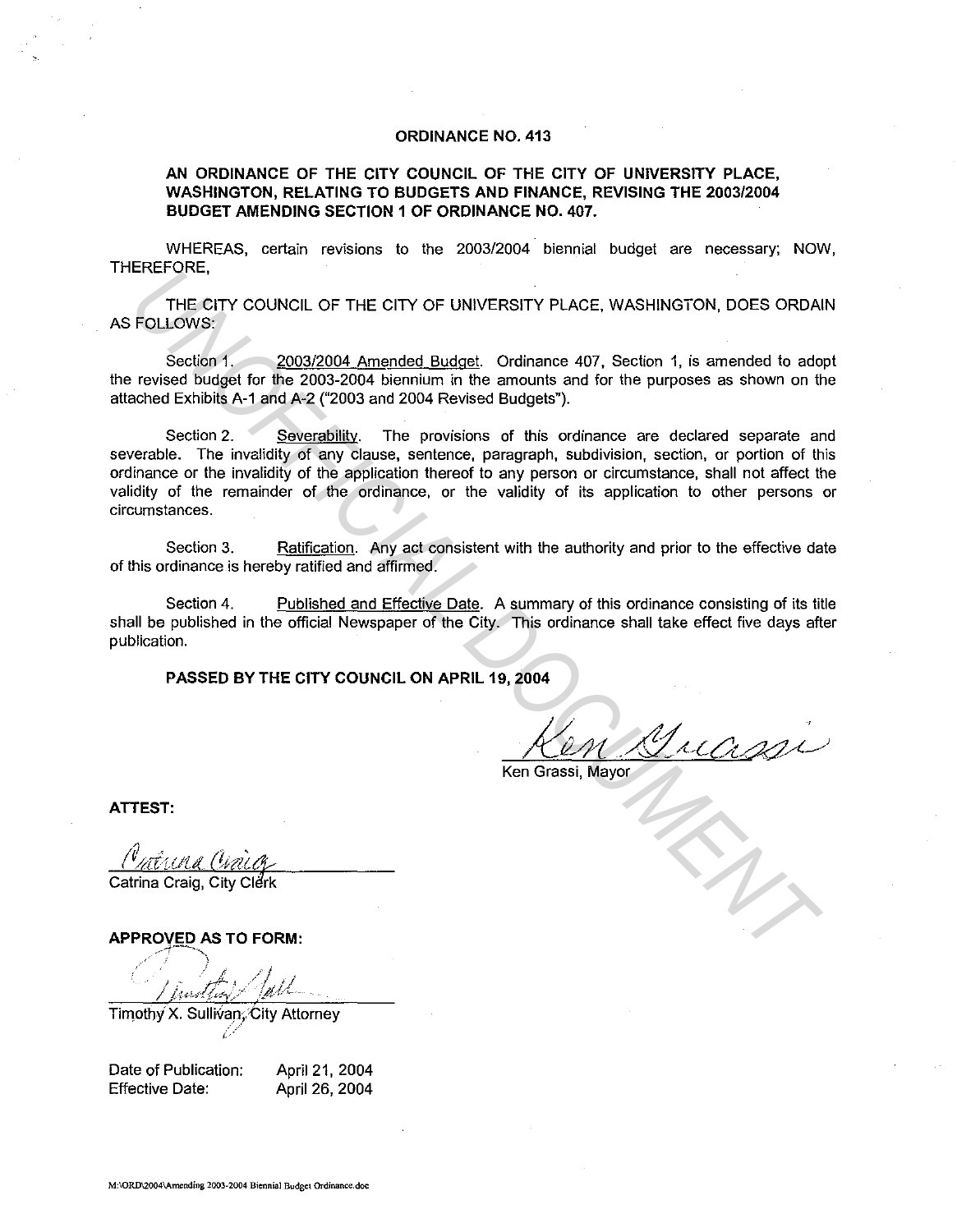# **EXHIBIT A-1<br>CITY OF UNIVERSITY PLACE<br>2003 Revised Budget**

|                     |                                         |                      | <b>REVENUES</b> |                  |                     | <b>EXPENDITURES</b> |      |                  |                 |
|---------------------|-----------------------------------------|----------------------|-----------------|------------------|---------------------|---------------------|------|------------------|-----------------|
|                     |                                         |                      | & OTHER         |                  |                     | & OTHER             |      |                  | <b>ENDING</b>   |
|                     | <b>FUND:</b>                            |                      | <b>SOURCES</b>  |                  |                     | <b>USES:</b>        |      |                  | <b>BALANCE</b>  |
| Operating           |                                         |                      |                 |                  |                     |                     |      |                  |                 |
| General             |                                         |                      |                 |                  |                     |                     |      |                  |                 |
| 001                 | General                                 | S.<br>13,913,798 \$  |                 | \$<br>13,913,798 | 10,951,162 \$<br>5  |                     |      | 10,951,162<br>S. | 2,962,636<br>S  |
|                     | <b>Special Revenue</b>                  |                      |                 |                  |                     |                     |      |                  |                 |
| 101                 | Street                                  | ,693,348             |                 | 1,693,348        | 1,693,348           |                     |      | 1,693,348        |                 |
| 102                 | <b>Arterial Street</b>                  | 224,984              |                 | 224,984          | 196,891             |                     |      | 196,891          | 28,093          |
| 103                 | Real Estate Excise Tax                  | 990,957              |                 | 990,957          | 760,000             |                     |      | 760,000          | 230,957         |
| 120                 | Path & Trails                           | 30,922               |                 | 30,922           |                     |                     |      |                  | 30,922          |
| 140                 | Surface Water Mgmt                      | 2,021,763            |                 | 2,021,763        | 2,021,763           |                     |      | 2,021,763        |                 |
| 188                 | Strategic Reserve                       | 637,156              |                 | 637,156          |                     |                     |      |                  | 637,156         |
|                     | <b>Sub-total Special Revenue</b>        | 5,599,130            |                 | 5,599,130        | 4,672,002           |                     |      | 4,672,002        | 927,128         |
| <b>Debt Service</b> |                                         |                      |                 |                  |                     |                     |      |                  |                 |
| 201                 | Debt Service                            | 1,282,445            |                 | 1,282,445        | 1,282,445           |                     |      | 1,282,445        |                 |
|                     | Sub-total Debt Service Funds            | 1,282,445            |                 | 1,282,445        | 1,282,445           |                     |      | 1,282,445        |                 |
|                     | Total Operating                         | 20,795,373           |                 | 20,795,373       | 16,905,609          |                     |      | 16,905,609       | 3,889,764.      |
|                     |                                         |                      |                 |                  |                     |                     |      |                  |                 |
| Capital Improvement |                                         |                      |                 |                  |                     |                     |      |                  |                 |
| 301                 | Parks CIP                               | 4,123,182            |                 | 4,123,182        | 3,869,992           |                     |      | 3,869,992        | 253,190         |
| 302                 | Public Works CIP                        | 16,850,489           |                 | 16,850,489       | 16,511,708          |                     |      | 16,511,708       | 338,781         |
| 303                 | Municipal Facilities CIP                | 145,253              |                 | 145,253          | 45,253              |                     |      | 45,253           | 100,000         |
| 304                 | Surface Water Mgmt CIP                  |                      |                 |                  |                     |                     |      |                  |                 |
|                     | Sub-total CIP                           | 21,118,924           |                 | 21,118,924       | 20,426,953          |                     |      | 20,426,953       | 691,971         |
| Internal Service    |                                         |                      |                 |                  |                     |                     |      |                  |                 |
| 501                 | Fleet & Equipment                       | 811,656              |                 | 811,656          | 128,650             |                     |      | 128,650          | 683,006         |
| 502                 | Information Technology & Services       | 1,481,221            |                 | 1,481,221        | 764,504             |                     |      | 764,504          | 716.717         |
| 505                 | Property Management                     | 423,834              |                 | 423,834          | 423,834             |                     |      | 423,834          |                 |
| 506                 | Risk Management                         | 201,646              |                 | 201,646          | 158,350             |                     |      | 158,350          | 43,296          |
|                     | Sub-total Internal Service              | 2,918,357            |                 | 2,918,357        | 1,475,338           |                     |      | 1,475,338        | 1,443,019       |
|                     | Non-Annually Budgeted                   |                      |                 |                  |                     |                     |      |                  |                 |
| 150                 | Donations and Gifts to University Place | 37,037               |                 | 37,037           | 37,037              |                     |      | 37,037           |                 |
|                     | Sub-total Non-Annually Budgeted         | 37,037               |                 | 37,037           | 37,037              |                     |      | 37,037           |                 |
|                     | Total Budget:                           | 44,869,691 \$<br>\$. |                 | 44,869,691<br>S. | 38,844,937 \$<br>S. |                     | a in | \$3.38,844,937   | 6,024,754<br>S. |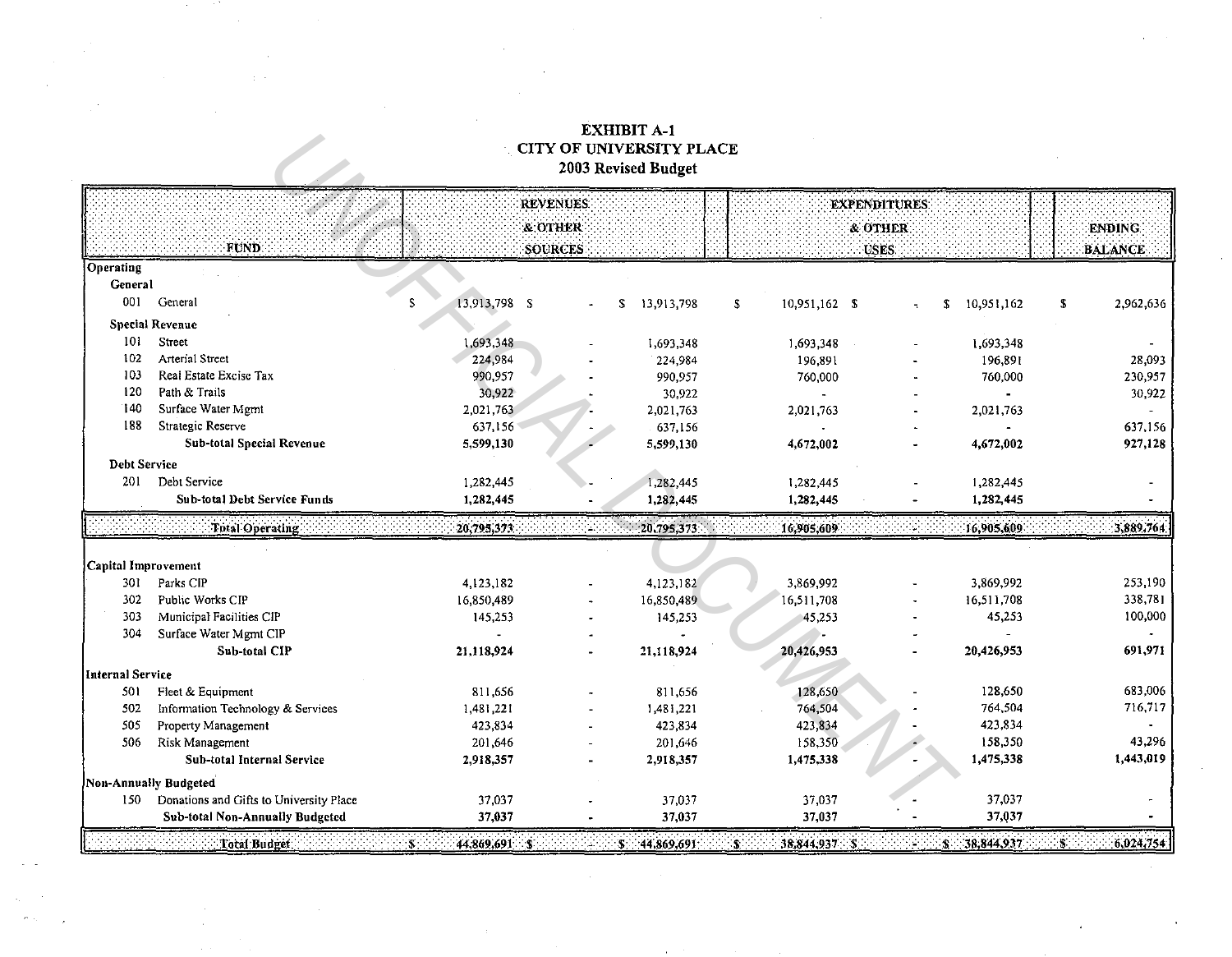## $\begin{array}{c} \textbf{EXHIBIT A-2}\\ \textbf{CITY OF UNIVERSITY PLACE} \end{array}$ 2004 Revised Budget

|                     |                                                          |                     | <b>REVENUES</b> |            |                     | <b>EXPENDITURES:</b> |            |                   |
|---------------------|----------------------------------------------------------|---------------------|-----------------|------------|---------------------|----------------------|------------|-------------------|
|                     |                                                          |                     | & OTHER         |            |                     | <b>&amp; OTHER</b>   |            | <b>ENDING</b>     |
|                     | <b>FUND</b>                                              |                     | <b>SOURCES</b>  |            |                     | <b>USES:</b>         |            | <b>BALANCE</b>    |
| Operating           |                                                          |                     |                 |            |                     |                      |            |                   |
| <b>General</b>      |                                                          |                     |                 |            |                     |                      |            |                   |
| 001                 | General                                                  | £.<br>13,564,699 \$ | 534,518 \$      | 14,099.217 | S.<br>11,751,355 \$ | $(149,115)$ \$       | 11,602,240 | - \$<br>2,496,977 |
|                     | <b>Special Revenue</b>                                   |                     |                 |            |                     |                      |            |                   |
| 101                 | Street                                                   | ,742,592            | 50,000          | 1,792,592  | 1,742,592           | 50,000               | 1,792,592  |                   |
| 102                 | <b>Arterial Street</b>                                   | 244,618             | (8,708)         | 235,910    | 216,155             |                      | 216,155    | 19,755            |
| 103                 | Real Estate Excise Tax                                   | 896,457             | 45,774          | 942,231    | 665,500             | 276,731              | 942,231    |                   |
| 120                 | Path & Trails                                            | 35,429              | (1, 483)        | 33,946     |                     |                      |            | 33,946            |
| 140                 | Surface Water Mgmt                                       | 1,876,292           | 294,700         | 2,170,992  | 1,876,292           | 294,700              | 2,170,992  |                   |
| 188                 | Strategic Reserve                                        | 669,939             | (30, 120)       | 639,819    |                     |                      |            | 639,819           |
|                     | <b>Sub-total Special Revenue</b>                         | 5,465,327           | 350,163         | 5,815,490  | 4,500,539           | 621,431              | 5,121,970  | 693,520           |
| <b>Debt Service</b> |                                                          |                     |                 |            |                     |                      |            |                   |
| 201                 | Debt Service                                             | 1,440,124           |                 | 1,440,124  | 1,440,124           |                      | 1,440,124  |                   |
|                     | Sub-total Debt Service Funds                             | 1,440,124           |                 | 1,440,124  | 1,440,124           |                      | 1,440,124  |                   |
|                     |                                                          |                     |                 |            |                     |                      |            |                   |
|                     | <b>Total Operating</b>                                   | 20,470,150          | 884,681         | 21,354,831 | 17,692,018          | 472,316              | 18,164,334 | 3,190,497         |
|                     |                                                          |                     |                 |            |                     |                      |            |                   |
| Capital Improvement |                                                          |                     |                 |            |                     |                      |            |                   |
| 301                 | Parks CIF                                                | 632,140             | 2,434,497       | 3,066,637  | 609,105             | 2,419,003            | 3,028,108  | 38,529            |
| 302                 | Public Works CIP                                         | 2,279,976           | 4,890,774       | 7,170,750  | 1,487,148           | 5,295,554            | 6,782,702  | 388,048           |
| 303                 | Municipal Facilities CIP                                 | 110,750             | 21,681          | 132,431    | 10,750              | 121,681              | 132,431    |                   |
|                     | Sub-total CIP                                            | 3,022,866           | 7,346,952       | 10,369,818 | 2,107,003           | 7,836,238            | 9,943,241  | 426,577           |
| Internal Service    |                                                          |                     |                 |            |                     |                      |            |                   |
| 501                 | Fleet & Equipment                                        | 933.807             | 29,727          | 963.534    | 213,650             |                      | 213,650    | 749,884           |
| 502                 |                                                          | 1,408,220           | 178,197         | 1,586,417  | 573,862             | 94,850               | 668,712    | 917,705           |
| 505                 | Information Technology & Services<br>Property Management | 295,321             | 4,335           | 299,656    | 295,321             | 4,335                | 299,656    |                   |
| 506                 | Risk Management                                          | 216,423             | 1,805           | 218,228    | 164,850             |                      | 164,850    | 53,378            |
|                     | Sub-total Internal Service                               | 2,853,771           | 214,064         | 3,067,835  | 1,247,683           | 99,185               | 1,346,868  | 1,720,967         |
|                     | Non-Annually Budgeted                                    |                     |                 |            |                     |                      |            |                   |
| 150                 | Donations and Gifts to University Place                  | 80,474              | 45,440          | 125,914    | 56,945              | 45,440               | 102,385    | 23,529            |
|                     | <b>Sub-total Non-Annually Budgeted</b>                   | 80,474              | 45,440          | 125,914    | 56,945              | 45,440               | 102,385    | 23,529            |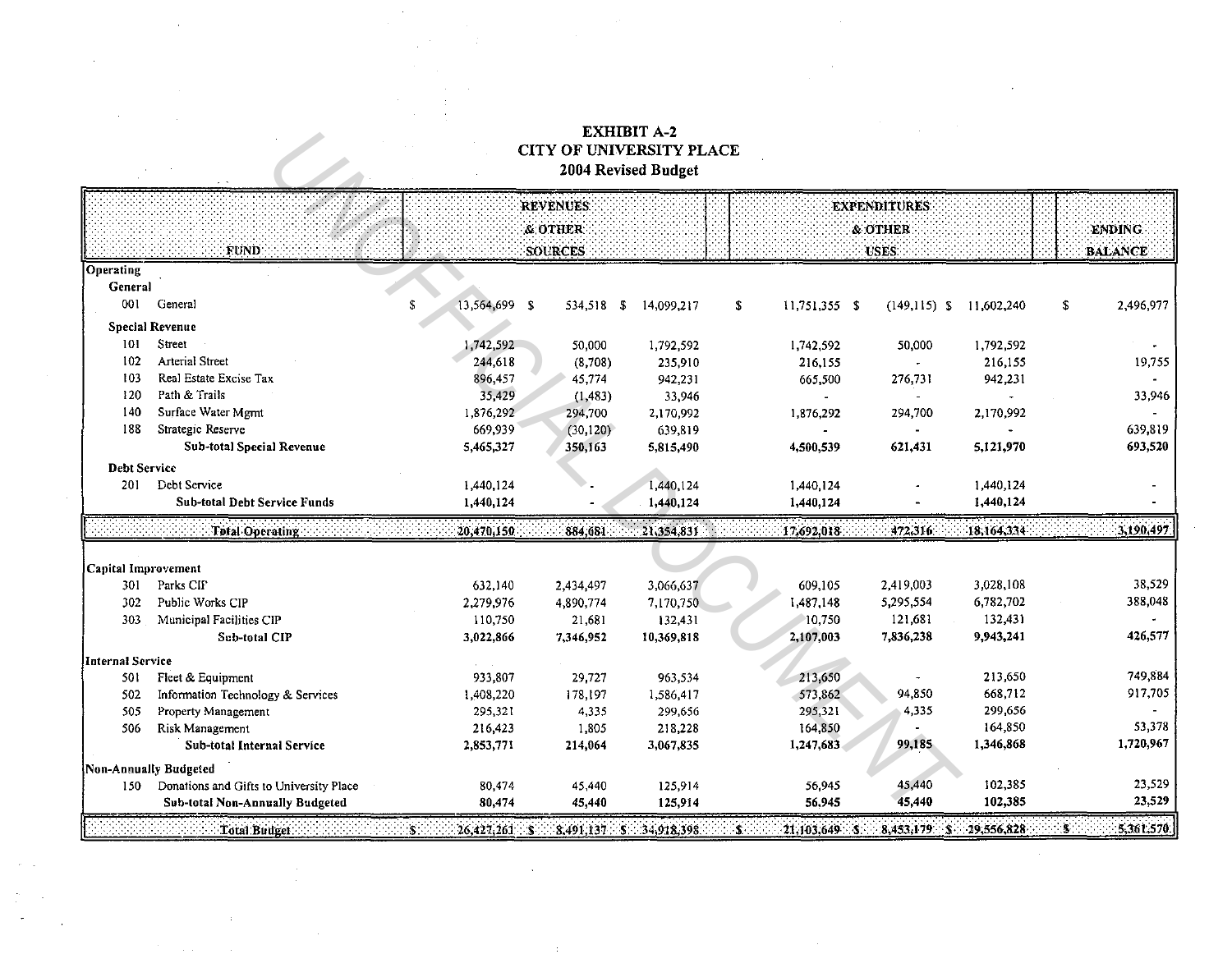| Expenditures & Other Uses and the Society of the Contract of the Contract of the Contract of the Contract of the Contract of the Contract of the Contract of the Contract of the Contract of the Contract of the Contract of t |                                  |                | <b>Excessive Communication of Sources And Advanced Property Communication</b> |                                           |               |
|--------------------------------------------------------------------------------------------------------------------------------------------------------------------------------------------------------------------------------|----------------------------------|----------------|-------------------------------------------------------------------------------|-------------------------------------------|---------------|
| <b>Description</b>                                                                                                                                                                                                             | <b>Account</b><br><b>Number:</b> | <b>Amount:</b> | <b>Description</b>                                                            | <b>Account Committee</b><br><b>Number</b> | <b>Amount</b> |
|                                                                                                                                                                                                                                |                                  |                |                                                                               |                                           |               |
| <b>OPERATING FUNDS</b>                                                                                                                                                                                                         |                                  |                |                                                                               |                                           |               |
| General Fund (001)                                                                                                                                                                                                             |                                  |                |                                                                               |                                           |               |
|                                                                                                                                                                                                                                |                                  |                | Beginning Fund Balance (\$3,412,235)                                          | 001-000-308-10-000                        | 434,599       |
| City Council - Refreshments                                                                                                                                                                                                    | 001-010-511-60-318               | 1,800          |                                                                               |                                           |               |
| City Council Cell Phone - Position #1                                                                                                                                                                                          | 001-010-511-61-424               | 600            |                                                                               |                                           |               |
| City Council Cell Phone - Position #2                                                                                                                                                                                          | 001-010-511-62-424               | 600            |                                                                               |                                           |               |
| City Council Cell Phone - Position #3                                                                                                                                                                                          | 001-010-511-63-424               | 600            |                                                                               |                                           |               |
| City Council Cell Phone - Position #4                                                                                                                                                                                          | 001-010-511-64-424               | 600            |                                                                               |                                           |               |
| City Council Cell Phone - Position #5                                                                                                                                                                                          | 001-010-511-65-424               | 600            |                                                                               |                                           |               |
| City Council Cell Phone - Position #6                                                                                                                                                                                          | 001-010-511-66-424               | 600            |                                                                               |                                           |               |
| City Council Cell Phone - Position #7                                                                                                                                                                                          | 001-010-511-67-424               | 600            |                                                                               |                                           |               |
| City Clerk - Municipal Codification Svcs (from 2003)                                                                                                                                                                           | 001-022-514-30-410               | 1,500          | Transfer-In from SWM Fund (\$126,400 -Bridge)                                 | 001-000-397-10-014                        | 101,433       |
| UPTV Budget - transfer from City Clerk                                                                                                                                                                                         | 001-022-513-11-111               | (1,000)        |                                                                               |                                           |               |
| UPTV Budget - transfer from City Clerk                                                                                                                                                                                         | 001-022-513-11-411               | (27,000)       | <b>JAIBG Grant</b>                                                            | 001-000-334-04-060                        | (1, 514)      |
| RMC Extra Programming (from 2003 budget)                                                                                                                                                                                       | 001-023-513-11-411               | 13,000         |                                                                               |                                           |               |
| UPTV-Salaries/Wages                                                                                                                                                                                                            | 001-023-513-11-110               | 44,064         |                                                                               |                                           |               |
| UPTV - Personnel Benefits                                                                                                                                                                                                      | 001-023-513-11-210               | 2,640          |                                                                               |                                           |               |
| UPTV - Personnel Benefits                                                                                                                                                                                                      | 001-023-513-11-211               | 2,000          |                                                                               |                                           |               |
| <b>UPTV - Personnel Benefits</b>                                                                                                                                                                                               | 001-023-513-11-213               | 1,000          |                                                                               |                                           |               |
| UPTV - Personnel Benefits                                                                                                                                                                                                      | 001-023-513-11-230               | 298            |                                                                               |                                           |               |
| UPTV - Personnel Benefits                                                                                                                                                                                                      | 001-023-513-11-250               | 7,831          |                                                                               |                                           |               |
| UPTV - Personnel Benefits                                                                                                                                                                                                      | 001-023-513-11-251               | 1,918          |                                                                               |                                           |               |
| UPTV - Personnel Benefits                                                                                                                                                                                                      | 001-023-513-11-252               | 249            |                                                                               |                                           |               |
| UPTV - Personnel Benefits                                                                                                                                                                                                      | 001-023-513-11-260               | 500            |                                                                               |                                           |               |
| UPTV - Office Supplies                                                                                                                                                                                                         | 001-023-513-11-310               | 250            |                                                                               |                                           |               |
| UPTV - Books, Maps, Periodicals                                                                                                                                                                                                | 001-023-513-11-311               | 100            |                                                                               |                                           |               |
| UPTV - Operating Supplies                                                                                                                                                                                                      | 001-023-513-11-312               | 3,000          |                                                                               |                                           |               |
| UPTV - Cell Phone                                                                                                                                                                                                              | 001-023-513-11-424               | 600            |                                                                               |                                           |               |
| UPTV - Per Diem Meals                                                                                                                                                                                                          | 001-023-513-11-431               | 200            |                                                                               |                                           |               |
| UPTV - Lodging                                                                                                                                                                                                                 | 001-023-513-11-432               | 400            |                                                                               |                                           |               |
| UPTV - Conference Registration                                                                                                                                                                                                 | 001-023-513-11-435               | 400            |                                                                               |                                           |               |
| UPTV - Training                                                                                                                                                                                                                | 001-023-513-11-438               | 2,000          |                                                                               |                                           |               |
| UPTV - Repairs & Maintenance                                                                                                                                                                                                   | 001-023-513-11-480               | 3,000          |                                                                               |                                           |               |
| UPTV - Printing                                                                                                                                                                                                                | 001-023-513-11-492               | 50             |                                                                               |                                           |               |
| UPTV - Association Dues                                                                                                                                                                                                        | 001-023-513-11-497               | 200            |                                                                               |                                           |               |
| <b>UPTV Capital Budget</b>                                                                                                                                                                                                     | 001-023-513-11-641               | (15,000)       |                                                                               |                                           |               |
| City Manager Roundtables (\$2,400 - Bridge)                                                                                                                                                                                    | 001-031-514-10-318               |                |                                                                               |                                           |               |
| City Attorney - View Protection outside consultants                                                                                                                                                                            | 001-041-515-10-410               | 15,000         |                                                                               |                                           |               |
| Town Center Financing (from 2003 budget)                                                                                                                                                                                       | 001-051-558-10-411               | 15,000         |                                                                               |                                           |               |
| Community Profile - Edie Jeffers (from 2003 budget)                                                                                                                                                                            | 001-051-558-90-410               | 1,437          |                                                                               |                                           |               |
| BCRA - Hogans Property (from 2003 budget)                                                                                                                                                                                      | 001-051-558-90-410               | 5,000          |                                                                               |                                           |               |
| BCRA - Franklin Property (from 2003 budget)                                                                                                                                                                                    | 001-051-558-90-410               | 5,000          |                                                                               |                                           |               |
| Photo Library of City Businesses - R. Schofield (2003)                                                                                                                                                                         | 001-051-558-90-410               | 2,830          |                                                                               |                                           |               |
| WiFi Setup in Town Ctr Area - Rob Greenlee (2003)                                                                                                                                                                              | 001-051-558-90-410               | 5,000          |                                                                               |                                           |               |
| Seminars for UP Businesses - Whitney Whiton (2003)                                                                                                                                                                             | 001-051-558-90-410               | 4,000          |                                                                               |                                           |               |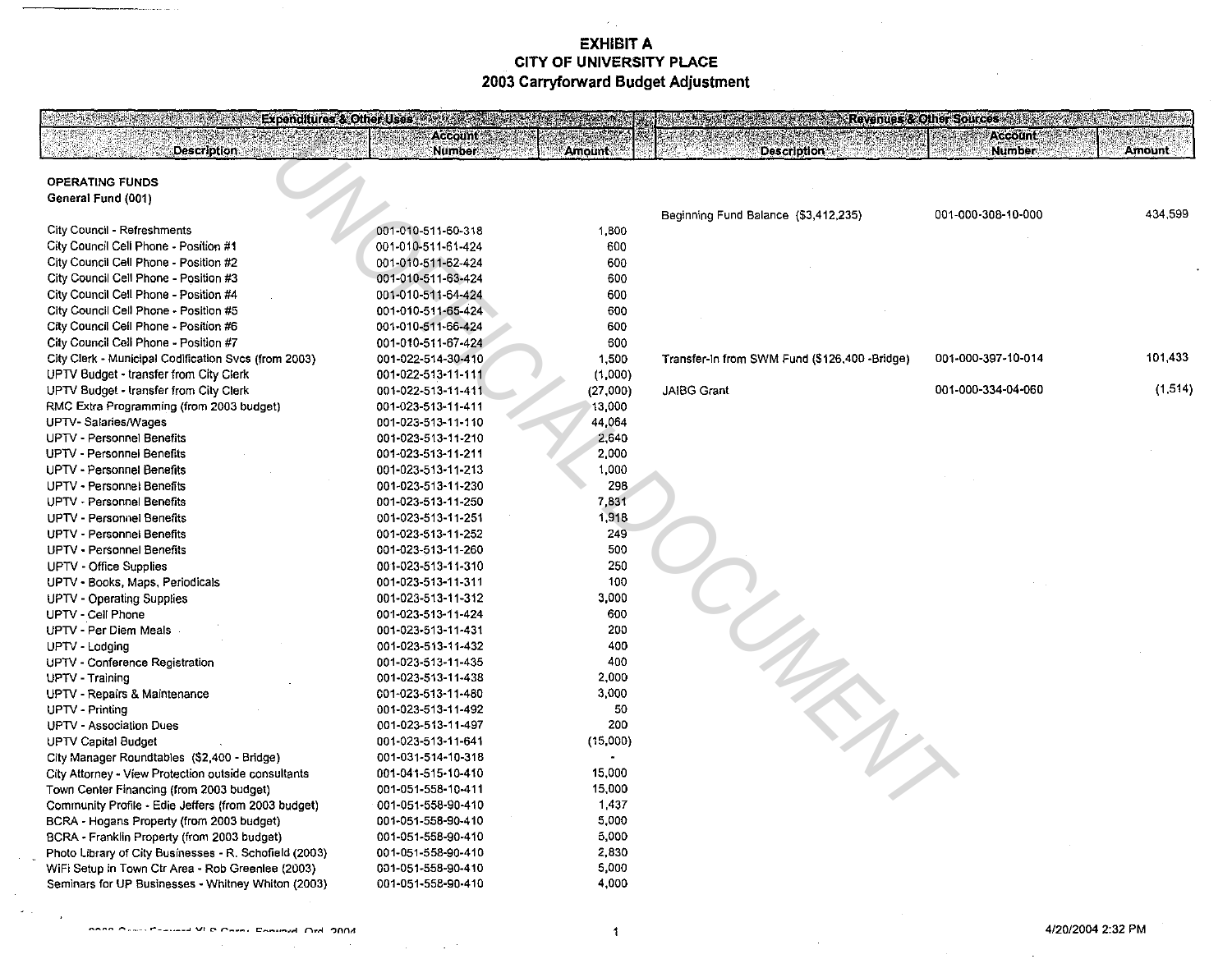| SA KABUPATÈN SEMBELANG KALENDARYA<br>KOLANDIA UNITERSAL PERANJANG | Expenditures & Other Uses and conservations |                      | <b>SERVER CONTRACTOR</b>             | Revenues & Other Sources |               |
|-------------------------------------------------------------------|---------------------------------------------|----------------------|--------------------------------------|--------------------------|---------------|
| <b>Description</b>                                                | Account *<br><b>Number</b>                  | Amount               | <b>Description</b>                   | Account<br><b>Number</b> | <b>Amount</b> |
|                                                                   |                                             |                      |                                      |                          |               |
| Town Center Design Guidelines (Callison/GGLO) (2003)              | 001-052-558-60-411                          | 10,000               |                                      |                          |               |
| Leach Creek Study Area (from 2003 budget)                         | 001-052-558-60-411                          | 25,000               |                                      |                          |               |
| Printing Services / Comp Plan & Zoning Code (2003)                | 001-052-558-60-492                          | 3.000                |                                      |                          |               |
| JAIBG Grant - Personnel & Benefits                                | 001-092-521-30-110                          | 12 0 8 5             |                                      |                          |               |
| Hazard Mitigation Plan (from 2003 budget)                         | 001-983-525-10-111                          | 12.000               |                                      |                          |               |
| Beautification                                                    | 001-987-519-90-312                          | 15 348               |                                      |                          |               |
| Buy-A-Brick Program<br>Transfer-Out to Debt Service Fund          | 001-988-519-90-312<br>001-990-597-19-552    | 1 574                |                                      |                          |               |
| Transfer-Out to Street Fund                                       | 001-990-597-40-552                          | (276, 731)<br>26,139 |                                      |                          |               |
| Transfer-Out to Property Mgmt Fund                                | 001-990-597-77-552                          | (81,596)             |                                      |                          |               |
| Transfer-Out to Donations Fund (Early Out Pgm)                    | 001-990-597-80-552                          | 2,599                |                                      |                          |               |
|                                                                   |                                             |                      |                                      |                          |               |
| <b>Total General Fund Adjustment</b>                              |                                             | (149, 115)<br>s.     | <b>Total General Fund Adjustment</b> |                          | 534,518       |
| Street Fund (101)                                                 |                                             |                      |                                      |                          |               |
|                                                                   |                                             |                      | Beginning Fund Balance (\$23,861)    | 101-000-308-10-000       | 23,861        |
| Chambers Creek Rd Irrigation project (from 2003 budget)           | 101-073-542-30-361                          | 50,000               | Transfer-In from General Fund        | 101-000-397-10-001       | 26,139        |
|                                                                   |                                             |                      |                                      |                          |               |
| <b>Total Street Fund Adjustment</b>                               |                                             | 50,000               | <b>Total Street Fund Adjustment</b>  |                          | 50,000        |
|                                                                   |                                             |                      |                                      |                          |               |
|                                                                   |                                             |                      |                                      |                          |               |
|                                                                   |                                             |                      |                                      |                          |               |
|                                                                   |                                             |                      |                                      |                          |               |
|                                                                   |                                             |                      |                                      |                          |               |
|                                                                   |                                             |                      |                                      |                          |               |
|                                                                   |                                             |                      |                                      |                          |               |
|                                                                   |                                             |                      |                                      |                          |               |
|                                                                   |                                             |                      |                                      |                          |               |
|                                                                   |                                             |                      |                                      |                          |               |
|                                                                   |                                             |                      |                                      |                          |               |
|                                                                   |                                             |                      |                                      |                          |               |
|                                                                   |                                             |                      |                                      |                          |               |
|                                                                   |                                             |                      |                                      |                          |               |
|                                                                   |                                             |                      |                                      |                          |               |
|                                                                   |                                             |                      |                                      |                          |               |
|                                                                   |                                             |                      |                                      |                          |               |
|                                                                   |                                             |                      |                                      |                          |               |
|                                                                   |                                             |                      |                                      |                          |               |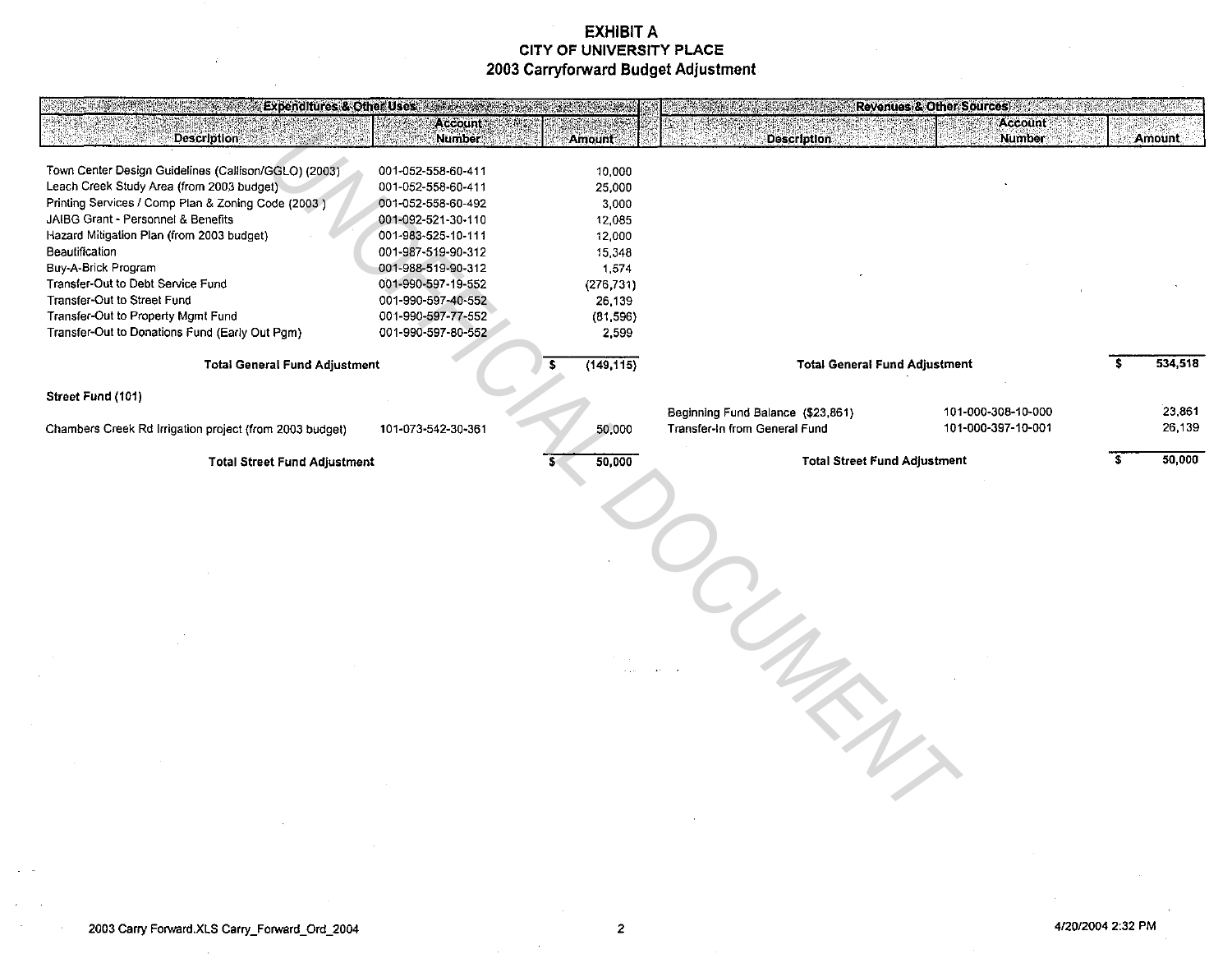|                                                                                                                                | Expenditures & Other Uses                                      |                              |                                                                                                         | <b>A Security Revenues &amp; Other Sources And A Security Revenues &amp; Other Sources</b> |                                 |
|--------------------------------------------------------------------------------------------------------------------------------|----------------------------------------------------------------|------------------------------|---------------------------------------------------------------------------------------------------------|--------------------------------------------------------------------------------------------|---------------------------------|
| <b>Description</b>                                                                                                             | <b>Account</b><br>Number                                       | <b>Amount</b>                | <b>Description</b>                                                                                      | <b>Account</b><br><b>Number</b>                                                            | Amount                          |
| Arterial Street Fund (102)                                                                                                     |                                                                |                              | Beginning Fund Balance (\$21,414)<br>Interest Earnings                                                  | 102-000-308-10-000<br>102-000-361-11-000                                                   | (6,679)<br>(2.029)              |
| <b>Total Arterial Street Fund Adjustment</b>                                                                                   |                                                                |                              |                                                                                                         | <b>Total Arterial Street Fund Adjustment</b>                                               | (8,708)                         |
| Real Estate Excise Tax Fund (103)                                                                                              |                                                                |                              |                                                                                                         |                                                                                            |                                 |
| Transfer-Out to Debt Service Fund                                                                                              | 103-000-597-79-552                                             | 276,731                      | Beginning Fund Balance (\$276,731)                                                                      | 103-000-308-10-000                                                                         | 45.774                          |
| Total Real Estate Excise Tax Fund Adjustment                                                                                   |                                                                | s<br>276,731                 |                                                                                                         | Total Real Estate Excise Tax Fund Adjustment                                               | 45,774                          |
| Path & Trails Reserve Fund (120)                                                                                               |                                                                |                              | Beginning Fund Balance (\$30,135)<br>Interest Earnings                                                  | 120-000-308-10-000<br>120-000-361-11-000                                                   | (787)<br>(696)                  |
| Total Path & Trails Reserve Fund Adjustment                                                                                    |                                                                | s.                           |                                                                                                         | Total Path & Trails Reserve Fund Adjustment                                                | (1, 483)                        |
| Surface Water Management Fund (140)                                                                                            |                                                                |                              | Beginning Fund Balance (\$303,790)                                                                      | 140-000-308-10-000                                                                         | 303,790                         |
| 72nd St. storm drainage project (Ackerman)<br>Transfer-Out to General Fund (\$126,400 - Bridge)<br>Transfer-Out to PW CIP Fund | 140-081-542-41-410<br>140-089-597-14-552<br>140-089-597-42-552 | 15,500<br>101,433<br>177,767 | <b>Interest Earnings</b>                                                                                | 140-000-361-11-000                                                                         | (9,090)                         |
| <b>Total SWM Fund Adjustment</b>                                                                                               |                                                                | 294,700                      |                                                                                                         | <b>Total SWM Fund Adjustment</b>                                                           | 294.700                         |
| <b>Strategic Reserve Fund (188)</b>                                                                                            |                                                                |                              | Beginning Fund Balance (\$630,364)                                                                      | 188-000-308-10-000                                                                         | (6.792)                         |
|                                                                                                                                |                                                                |                              | Interest Earnings                                                                                       | 188-000-361-11-000                                                                         | (23.328)                        |
| <b>Total Strategic Reserve Fund Adjustment</b>                                                                                 |                                                                |                              |                                                                                                         | Total Strategic Reserve Fund Adjustment                                                    | (30, 120)                       |
| Debt Service Fund (201)                                                                                                        |                                                                |                              | Beginning Fund Balance<br>Transfer-In General Fund<br>Transfer-In REET Fund<br>Transfer-In General Fund | 201-000-308-10-000<br>201-106-397-10-001<br>201-106-397-10-003<br>201-101-397-10-001       | 23.269<br>276 731<br>(300, 000) |
| <b>Total Debt Service Fund Adjustment</b>                                                                                      |                                                                |                              |                                                                                                         | <b>Total Debt Service Fund Adjustment</b>                                                  |                                 |
| TOTAL OPERATING FUNDS                                                                                                          |                                                                | 472.316                      |                                                                                                         | <b>TOTAL OPERATING FUNDS</b>                                                               | 884,681                         |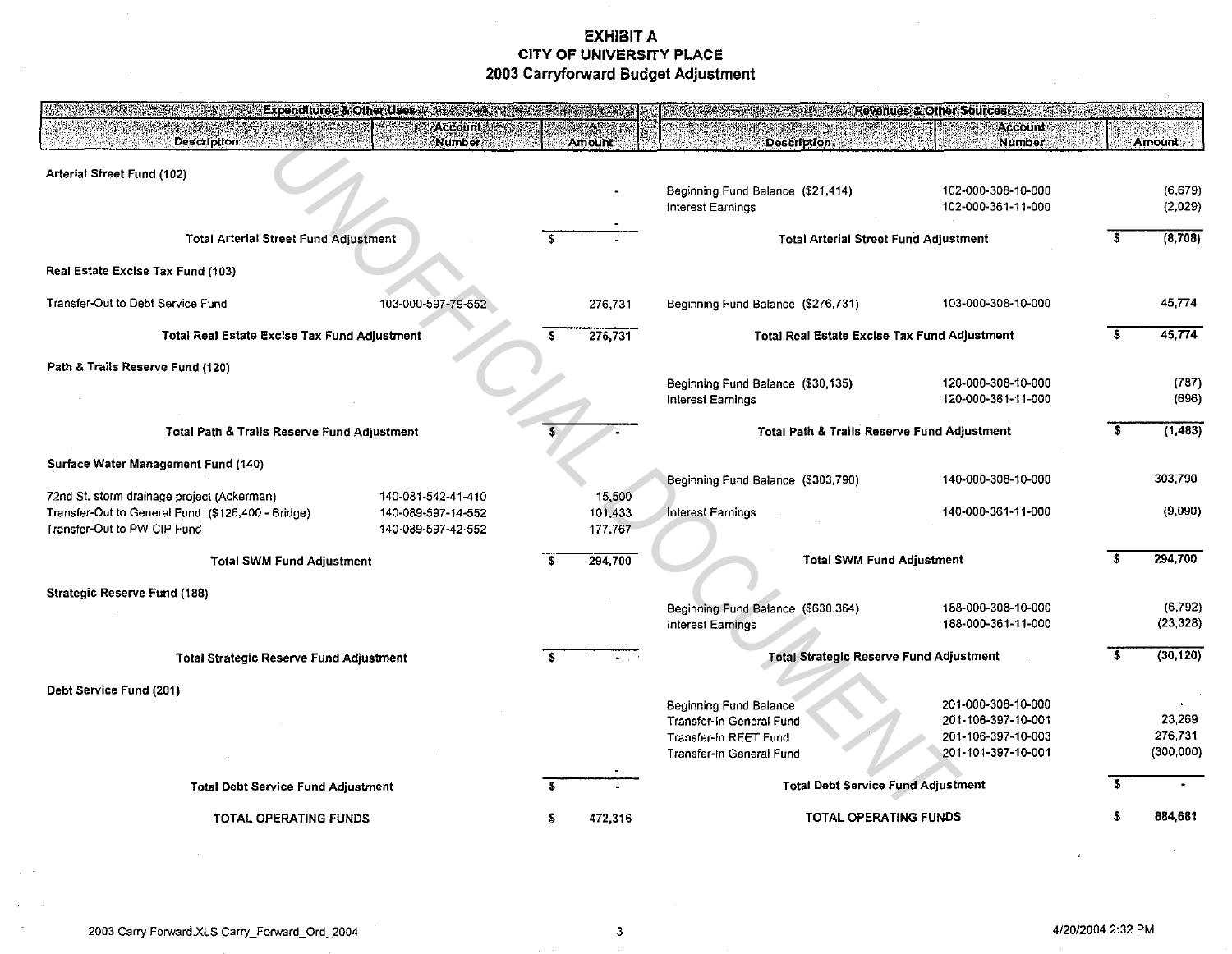| EVIGHUIMI 62.01. ANG 1762.<br><b>Description</b> | Account<br><b>Number</b>                 | Amount             | <b>Description</b>                     | rcy cheestory hitser sou<br>12. M<br><b>Account</b><br><b>Number</b> | Amount    |
|--------------------------------------------------|------------------------------------------|--------------------|----------------------------------------|----------------------------------------------------------------------|-----------|
| CAPITAL IMPROVEMENT PROJECT (CIP) FUNDS          |                                          |                    |                                        |                                                                      |           |
| Parks CIP Fund (301)                             |                                          |                    |                                        |                                                                      |           |
| Adriana Hess Wetland/Morrison Pond               |                                          |                    | Beginning Fund Balance (\$2,719,887)   | 301-000-308-10-000                                                   | 2,466,697 |
| Cirque/Bridgeport Park Improvements              | 301-104-594-76-610<br>301-105-594-76-650 | 5,718<br>1,918,924 | Park Impact Fees                       | 301-000-345-81-000                                                   | (25,000)  |
| Curran Orchard - Information Kiosk               | 301-107-594-76-630                       | 1,000              | Curran House Lease                     | 301-107-362-61-001                                                   | 600       |
| Curran Orchard - Kiosks on G-View & Brookside    | 301-107-594-76-630                       | 5,845              | Kobayashi Lease                        | 301-122-362-61-000                                                   | (7,800)   |
| Curran Orchard - Entry at Grandview              | 301-107-594-76-630                       | 14.949             |                                        |                                                                      |           |
| Curran Orchard - Entry at Brookside              | 301-107-594-76-630                       | 39,947             |                                        |                                                                      |           |
| Curran Orchard - Stage Additions                 | 301-107-594-76-630                       | 4,797              |                                        |                                                                      |           |
| Gateway Parks                                    | 301-111-594-76-630                       | 4,444              |                                        |                                                                      |           |
| Homestead Park                                   | 301-102-594-76-630                       | 3.511              |                                        |                                                                      |           |
| Homestead Park - Bark Installation               | 301-102-594-76-630                       | 4,150              |                                        |                                                                      |           |
| Homestead Park - Pedestrian Entrance to Park     | 301-102-594-76-630                       | 28,797             |                                        |                                                                      |           |
| Homestead Park - Add'l Rhodies & Ferns           | 301-102-594-76-313                       | 2,770              |                                        |                                                                      |           |
| Homestead Pk - Install Picnic Tables & Trash Rec | 301-102-594-76-630                       | 18,000             |                                        |                                                                      |           |
| Homestead Park - Picnic Shelter & Tables         | 301-102-594-76-630                       | 20,000             |                                        |                                                                      |           |
| Homestead Park - Install Electrical Service      | 301-102-594-76-630                       | 7,424              |                                        |                                                                      |           |
| Homestead Park - Upgrade Electrical Service      | 301-102-594-76-630                       | 9,550              |                                        |                                                                      |           |
| Kobayashi Property                               | 301-122-594-76-630                       | 125,174            |                                        |                                                                      |           |
| Park Signage                                     | 301-113-594-76-630                       | 8,000              |                                        |                                                                      |           |
| Sunset Terrace Park - Ballfield Renovations      | 301-106-594-76-631                       | 12,744             |                                        |                                                                      |           |
| Sunset Terrace Park - Parking Improvements       | 301-106-594-76-650                       | 27,560             |                                        |                                                                      |           |
| Woodside Nature Park                             | 301-108-594-76-630                       | 10,000             |                                        |                                                                      |           |
| Parks CIP Contingency                            | 301-000-508-10-050                       | 145,699            |                                        |                                                                      |           |
|                                                  |                                          | 2,419,003          | <b>Total Parks CIP Fund Adjustment</b> |                                                                      | 2,434,497 |
| <b>Total Parks CIP Fund Adjustment</b>           |                                          |                    |                                        |                                                                      |           |
|                                                  |                                          |                    |                                        |                                                                      |           |
|                                                  |                                          |                    |                                        |                                                                      |           |
|                                                  |                                          |                    |                                        |                                                                      |           |
|                                                  |                                          |                    |                                        |                                                                      |           |
|                                                  |                                          |                    |                                        |                                                                      |           |
|                                                  |                                          |                    |                                        |                                                                      |           |
|                                                  |                                          |                    |                                        |                                                                      |           |
|                                                  |                                          |                    |                                        |                                                                      |           |
|                                                  |                                          |                    |                                        |                                                                      |           |
|                                                  |                                          |                    |                                        |                                                                      |           |
|                                                  |                                          |                    |                                        |                                                                      |           |
|                                                  |                                          |                    |                                        |                                                                      |           |
|                                                  |                                          |                    |                                        |                                                                      |           |

**CHOROUS MISSIONS IN**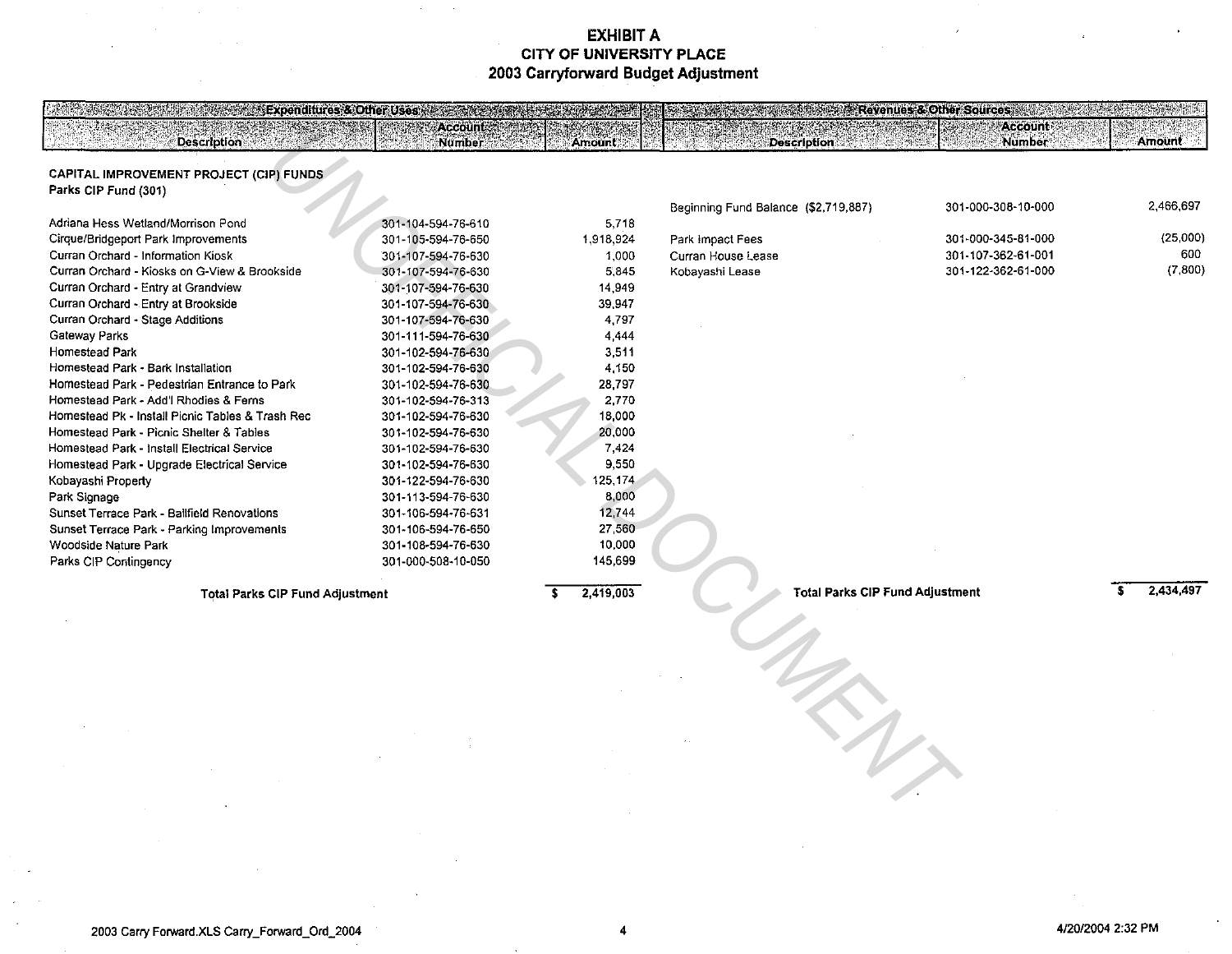**BARBARA DE DE SA** 

5

#### Public Works CIP Fund (302)

**Description** 

44th Street/67th Ave Signalization Bridgeport Way West - Phase 2 Bridgeport Way West - Phase 3 & 4 Cirque Drive Sidewalks - Phase 2 Citywide Arterial Street Lighting Citywide Neighborhood Street Lighting East Road Design & ROW Neighborhood CIP Neighborhood GIP - Traffic Calming Neighborhood GIP - Traffic Calming Overlay Program Pierce Transit Opticom Project Sewer ULID Feasibility Assessment Town Center Project - Personnel Town Center Project - Contingency Town Center Project - Line of Credit Town Center Project - Line of Credit Town Center Project - Une of Credit Town Center Project - Line of Credit SWM Water Quality Site Purchase/Morrison Pond SWM - Brookside/Soundview Storm Drain PW CIP Personnel - Transfer to SWM ClP Personnel PW GIP Personnel - Transfer to SWM GIP Personnel PW ClP Personnel - Transfer to SWM GIP Personnel PW CIP Personnel - Transfer to SWM CIP Personnel PW GIP Personnel - Transfer to SWM CIP Personnel PW GIP Personnel - Transfer to SWM GIP Personnel PW CIP Personnel - Transfer to SWM CIP Personnel PW CIP Personnel - Transfer to SWM CIP Personnel PW CIP Personnel - Transfer to SWM CIP Personnel PW CIP Personnel - Transfer to SWM CIP Personnel SWM CIP Personnel - Transfer from PW CIP Personnel SWM CIP Personnel - Transfer from PW CIP Personnel SWM CIP Personnel - Transfer from PW ClP Personnel SWM CIP Personnel - Transfer from PW CIP Personnel SWM GIP Personnel - Transfer from PW CJP Personnel SWM CIP Personnel - Transfer from PW CIP Personnel SWM CIP Personnel - Transfer from PW CIP Personnel SWM CIP Personnel - Transfer from PW CIP Personnel SWM CIP Personnel - Transfer from PW CIP Personnel SWM CIP Personnel· Transfer from PW CIP Personnel Bridgeport Way West - Phase 3 & 4 ·Bridgeport Way VVest- Phase 3 & 4

|                        | <b>Number</b>          | Amount    | <b>Description</b>                        |           |
|------------------------|------------------------|-----------|-------------------------------------------|-----------|
|                        |                        |           |                                           |           |
|                        |                        |           | Beginning Fund Balance (\$1,422,199)      | 302-0     |
|                        | 302-133-595-30-650     | 3,103     |                                           |           |
|                        | 302-122-595-30-635     | 10,000    | PWTFL - Bridgeport Phase 2                | $302 - 1$ |
|                        | 302-146-595-30-635     | 56,750    | TEA-21 Grant - Bridgeport Phase 3 & 4     | $302 - 1$ |
|                        | 302-161-595-30-650     | 658,180   | PWTFL - Cirque Drive Phase 2              | 302-1     |
|                        | 302-106-595-30-634     | 16,092    | Leach Creek (Box Culvert) Grant           | 302-1     |
|                        | 302-106-595-30-634     | 24,000    | Leach Creek - Lakewood Contribution       | 302-1     |
|                        | 302-139-595-30-635     | 603,848   | Town Center Line of Credit                | $302 - 1$ |
|                        | 302-106-595-30-650     | 21,558    | Pierce Transit Opticom Project            | $302 - 1$ |
|                        | 302-106-595-35-635     | 71,112    |                                           |           |
|                        | 302-106-595-30-635     | (50,000)  | Transfer-In Municipal Facilities CIP Fund | 302-0     |
|                        | 302-134-595-30-635     | 100,000   | Transfer-In SWM Fund                      | 302-0     |
|                        | 302-164-542-64-647     | 14,182    |                                           |           |
|                        | 302-124-595-35-411     | 5,000     |                                           |           |
|                        | 302-163-558-10-110/200 | 20,000    |                                           |           |
|                        | 302-163-558-10-490     | 82,486    |                                           |           |
|                        | 302-163-594-95-411     | 258,502   |                                           |           |
|                        | 302-163-594-95-490     | 226,391   |                                           |           |
|                        | 302-163-594-95-610     | ,650,207  |                                           |           |
|                        | 302-163-594-95-635     | 400,000   |                                           |           |
| Pond                   | 302-126-595-30-630     | 225,000   |                                           |           |
|                        | 302-137-595-30-635     | 125,000   |                                           |           |
| ersonnel               | 302-101-595-30-110     | (67, 985) |                                           |           |
| ersonnel               | 302-101-595-30-210     | (1,558)   |                                           |           |
| ersonnel               | 302-101-595-30-211     | (4, 215)  |                                           |           |
| ersonnel               | 302-101-595-30-213     | (986)     |                                           |           |
| ersonnel               | 302-101-595-30-215     | (1,687)   |                                           |           |
| ersonnel               | 302-101-595-30-230     | (299)     |                                           |           |
| ersonnel               | 302-101-595-30-250     | (4, 148)  |                                           |           |
| ersonnel               | 302-101-595-30-251     | (644)     |                                           |           |
| ersonnel               | 302-101-595-30-252     | (248)     |                                           |           |
| ersonnel               | 302-101-595-30-260     | (456)     |                                           |           |
| Personnel              | 302-167-595-40-110     | 67,985    |                                           |           |
| Personnel              | 302-167-595-40-210     | 1,558     |                                           |           |
| Personnel              | 302-167-595-40-211     | 4,215     |                                           |           |
| Personnel              | 302-167-595-40-213     | 986       |                                           |           |
| <sup>o</sup> Personnel | 302-167-595-40-215     | 1,687     |                                           |           |
| P Personnel            | 302-167-595-40-230     | 299       |                                           |           |
| P Personnel            | 302-167-595-40-250     | 4,148     |                                           |           |
| Personnel              | 302-167-595-40-251     | 644       |                                           |           |
| Personnel              | 302-167-595-40-252     | 248       |                                           |           |
| Personnel              | 302-167-595-40-260     | 456       |                                           |           |
|                        | 302-146-595-30-110     | (62, 625) |                                           |           |
|                        | 302-146-595-30-210     | (1, 435)  |                                           |           |

**The Second Constitution of the Constitution of Constitution of the Constitution of the Constitution of the Constitution of the Constitution of the Constitution of the Constitution of the Constitution of the Constitution o** 

| Beginning Fund Balance (\$1,422,199)      | 302-000-308-10-000 | 1,083.419 |
|-------------------------------------------|--------------------|-----------|
| PWTFL - Bridgeport Phase 2                | 302-122-391-80-000 | 96.000    |
| TEA-21 Grant - Bridgeport Phase 3 & 4     | 302-146-331-20-020 | 49.088    |
| PWTFL - Cirque Drive Phase 2              | 302-161-391-80-000 | 41.005    |
| Leach Creek (Box Culvert) Grant           | 302-162-331-11-000 | 710.057   |
| Leach Creek - Lakewood Contribution       | 302-162-369-90-000 | 102.500   |
| Town Center Line of Credit                | 302-163-391-60-000 | 2,500,000 |
| Pierce Transit Opticom Project            | 302-164-338-95-647 | 32.378    |
| Transfer-In Municipal Facilities CIP Fund | 302-000-397-10-007 | 98,560    |
| Transfer-In SWM Fund                      | 302-000-397-10-004 | 177.767   |

**Account** 

**Number** 

Amount

**Executive Revenues A Other Sources** 2004 2006 2007 12:30 PM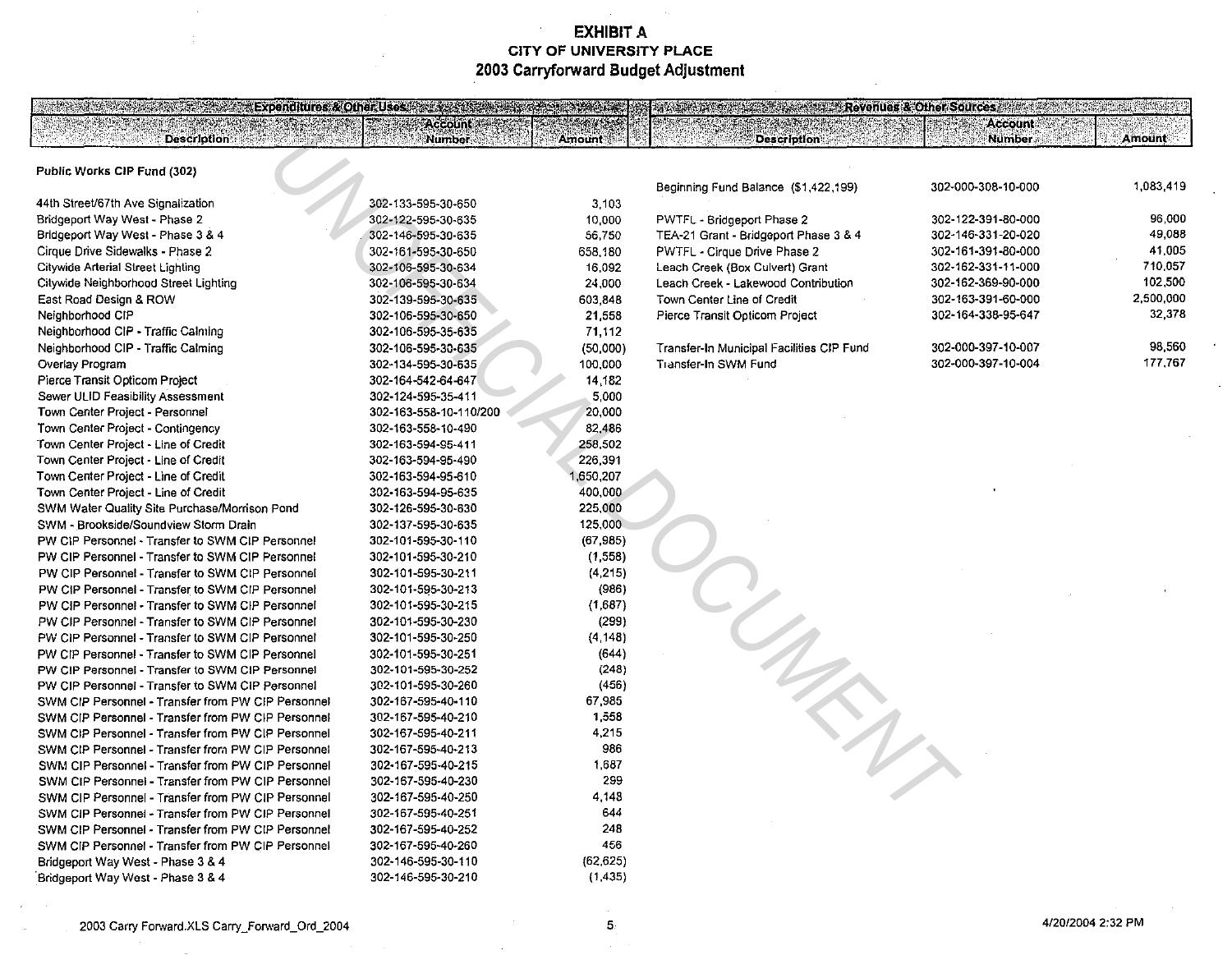| <b>Expenditures &amp; Other Uses of the Contract of the Contract of the Contract of the Contract of the Contract of the Contract of the Contract of the Contract of the Contract of the Contract of the Contract of the Contract of </b> |                                          |    |                   | <b>Example 2 Revenues &amp; Other Sources Advised Formation Contracts</b> |               |
|------------------------------------------------------------------------------------------------------------------------------------------------------------------------------------------------------------------------------------------|------------------------------------------|----|-------------------|---------------------------------------------------------------------------|---------------|
|                                                                                                                                                                                                                                          | Account                                  |    |                   | <b>Account</b>                                                            |               |
| <b>Description</b>                                                                                                                                                                                                                       | <b>Number</b>                            |    | Amount:           | <b>Number</b><br><b>Description</b>                                       | <b>Amount</b> |
| Bridgeport Way West - Phase 3 & 4                                                                                                                                                                                                        |                                          |    |                   |                                                                           |               |
| Bridgeport Way West - Phase 3 & 4                                                                                                                                                                                                        | 302-146-595-30-211<br>302-146-595-30-213 |    | (3,882)           |                                                                           |               |
| Bridgeport Way West - Phase 3 & 4                                                                                                                                                                                                        | 302-146-595-30-230                       |    | (885)             |                                                                           |               |
| Bridgeport Way West - Phase 3 & 4                                                                                                                                                                                                        | 302-146-595-30-250                       |    | (261)<br>(4, 149) |                                                                           |               |
| Bridgeport Way West - Phase 3 & 4                                                                                                                                                                                                        | 302-146-595-30-251                       |    | (644)             |                                                                           |               |
| Bridgeport Way West - Phase 3 & 4                                                                                                                                                                                                        | 302-146-595-30-252                       |    | (249)             |                                                                           |               |
| Bridgeport Way West - Phase 3 & 4                                                                                                                                                                                                        | 302-146-595-30-260                       |    | (423)             |                                                                           |               |
| Bridgeport Way West - Phase 3 & 4                                                                                                                                                                                                        | 302-146-595-30-635                       |    | 74.553            |                                                                           |               |
| PW CIP Personnel                                                                                                                                                                                                                         | 302-101-595-30-110                       |    | 62,625            |                                                                           |               |
| PW CIP Personnel                                                                                                                                                                                                                         | 302-101-595-30-210                       |    | 1,435             |                                                                           |               |
| PW CIP Personnel                                                                                                                                                                                                                         | 302-101-595-30-211                       |    | 3,882             |                                                                           |               |
| PW CIP Personnel                                                                                                                                                                                                                         | 302-101-595-30-213                       |    | 885               |                                                                           |               |
| PW CIP Personnel                                                                                                                                                                                                                         | 302-101-595-30-230                       |    | 261               |                                                                           |               |
| PW CIP Personnel                                                                                                                                                                                                                         | 302-101-595-30-250                       |    | 4.149             |                                                                           |               |
| PW CIP Personnel                                                                                                                                                                                                                         | 302-101-595-30-251                       |    | 644               |                                                                           |               |
| PW CIP Personnel                                                                                                                                                                                                                         | 302-101-595-30-252                       |    | 249               |                                                                           |               |
| PW CIP Personnel                                                                                                                                                                                                                         | 302-101-595-30-260                       |    | 423               |                                                                           |               |
| SWM - Leach Creek Culvert (w/Lakewood)                                                                                                                                                                                                   | 302-162-531-90-630                       |    | 899,389           |                                                                           |               |
| SWM - Peach Creek Bridge Repair                                                                                                                                                                                                          | 302-165-595-30-650                       |    | 70,016            |                                                                           |               |
| Public Works CIP Contingency                                                                                                                                                                                                             | 302-999-508-10-050                       |    | (269, 815)        |                                                                           |               |
|                                                                                                                                                                                                                                          |                                          |    |                   |                                                                           |               |
| Total Public Works CIP Fund Adjustment                                                                                                                                                                                                   |                                          | £. | 5,295,554         |                                                                           |               |
|                                                                                                                                                                                                                                          |                                          |    |                   | Total Public Works CIP Fund Adjustment                                    | 4,890,774     |
|                                                                                                                                                                                                                                          |                                          |    |                   |                                                                           |               |
| <b>Municipal Facilities Fund (303)</b>                                                                                                                                                                                                   |                                          |    |                   |                                                                           |               |
|                                                                                                                                                                                                                                          |                                          |    |                   | Beginning Fund Balance (\$121,681)<br>303-000-308-10-000                  | 21,681        |
| East Road & Homestead Parking                                                                                                                                                                                                            | 303-106-594-19-635                       |    | 16.314            |                                                                           |               |
| Deferred Maintenance/Siding Replacement                                                                                                                                                                                                  | 303-107-594-19-630                       |    | 6,807             |                                                                           |               |
| Transfer-Out Public Works CIP Fund                                                                                                                                                                                                       | 303-102-597-42-552                       |    | 98,560            |                                                                           |               |
|                                                                                                                                                                                                                                          |                                          |    |                   |                                                                           |               |
| <b>Total Municipal Facilities Fund Adjustment</b>                                                                                                                                                                                        |                                          |    | 121,681           | <b>Total Municipal Facilities Fund Adjustment</b>                         | 21,681        |
| TOTAL CAPITAL IMPROVEMENT FUNDS                                                                                                                                                                                                          |                                          | s  | 7,836,238         | TOTAL CAPITAL IMPROVEMENT FUNDS                                           | 7,346,952     |
|                                                                                                                                                                                                                                          |                                          |    |                   |                                                                           |               |
| <b>INTERNAL SERVICE FUNDS</b>                                                                                                                                                                                                            |                                          |    |                   |                                                                           |               |
| Fleet & Equipment Replacement Fund (501)                                                                                                                                                                                                 |                                          |    |                   |                                                                           |               |
|                                                                                                                                                                                                                                          |                                          |    |                   | 501-000-308-10-000<br>Beginning Fund Balance (\$712,733)                  | 29,727        |
| <b>Total Fleet &amp; Equip Replace Fund Adjustment</b>                                                                                                                                                                                   |                                          |    |                   | Total Fleet & Equip Replace Fund Adjustment                               | 29,727        |
|                                                                                                                                                                                                                                          |                                          |    |                   |                                                                           |               |
|                                                                                                                                                                                                                                          |                                          |    |                   |                                                                           |               |

 $\sim$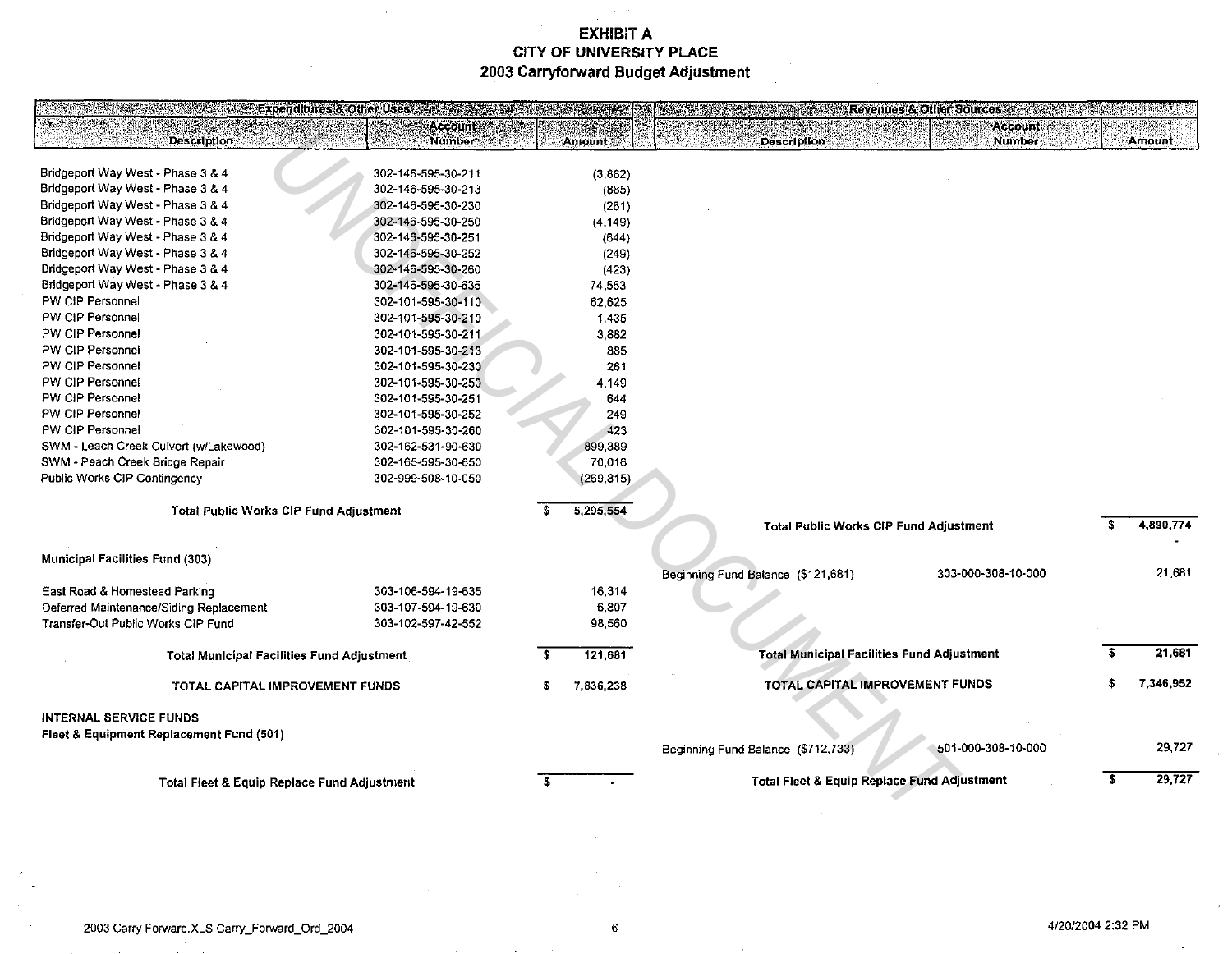| Expenditures & Other Uses<br>Description ::                               | <b>Accounts</b><br><b>Number</b>                               | Amount                     | <b>Description</b>                                                                          | <b>EXAMPLE Revenues &amp; Other Sources And Advisory Revenues</b><br><b>Account</b><br>Number |  | <b>Amount</b>               |
|---------------------------------------------------------------------------|----------------------------------------------------------------|----------------------------|---------------------------------------------------------------------------------------------|-----------------------------------------------------------------------------------------------|--|-----------------------------|
| Information Technology & Services Fund (502)                              |                                                                |                            |                                                                                             |                                                                                               |  |                             |
| LID System Module<br>Phone System<br>Planimetric Mapping & Specifications | 502-035-518-88-642<br>502-035-518-88-680<br>502-035-532-20-643 | 10,000<br>40,000<br>44,850 | Beginning Fund Balance (\$894,914)                                                          | 502-000-308-10-000                                                                            |  | 178,197                     |
| <b>Total ITS Fund Adjustment</b>                                          |                                                                | 94,850                     | <b>Total ITS Fund Adjustment</b>                                                            |                                                                                               |  | 178,197                     |
| Property Management Fund (505)                                            |                                                                |                            |                                                                                             |                                                                                               |  |                             |
| Part Time Help - Gardening                                                | 505-031-518-30-111                                             | 4,335                      | Beginning Fund Balance (\$81,596)<br>Transfer-In General Fund<br>Transfer-In Donations Fund | 505-000-308-10-000<br>505-000-397-10-001<br>505-000-397-10-009                                |  | 81,596<br>(81,596)<br>4,335 |
| <b>Total Property Management Fund Adjustment</b>                          |                                                                | 4,335                      | <b>Total Property Management Fund Adjustment</b>                                            |                                                                                               |  | 4,335                       |
| Risk Management Fund (506)                                                |                                                                |                            | Beginning Fund Balance (\$45,101)                                                           | 506-000-308-10-000                                                                            |  | 1.805                       |
| <b>Total Risk Mgmt Fund Adjustment</b>                                    |                                                                |                            | <b>Total Risk Mgmt Fund Adjustment</b>                                                      |                                                                                               |  | 1,805                       |
| TOTAL INTERNAL SERVICE FUNDS                                              |                                                                | 99,185                     | TOTAL INTERNAL SERVICE FUNDS                                                                |                                                                                               |  | 214,064                     |
|                                                                           |                                                                |                            |                                                                                             |                                                                                               |  |                             |